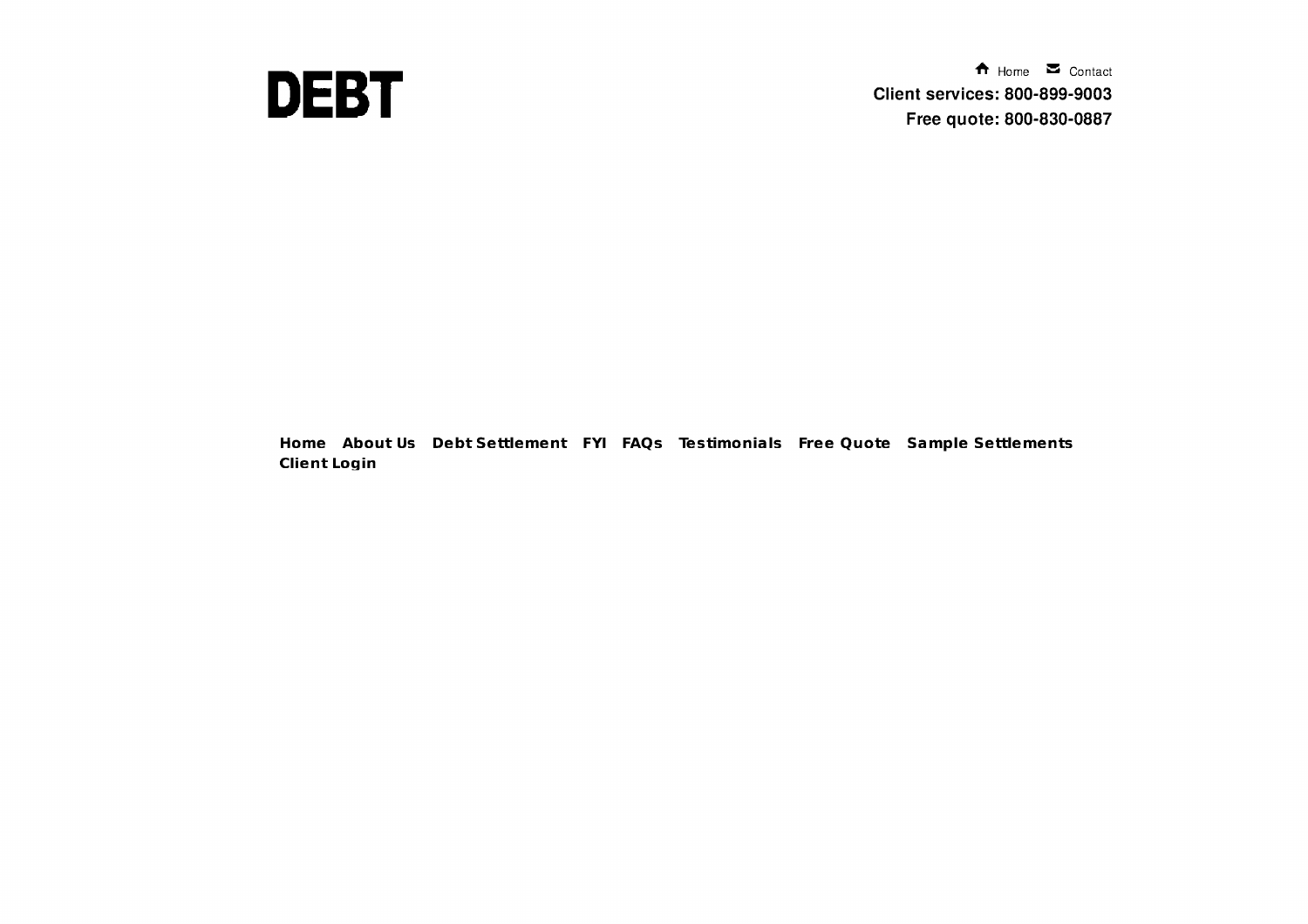## A Secure Plan 9

**Noteworld Visit Noteworld** 

Accounts Financially Serviced Through:

- 30 year old
- **BBB** Fully Accredited Member
- Since 1984!

Accounts through

- 200 year old
- 100 billion dollar
- **FDIC** insured bank
- Founded in 1825

**CNA SURETY** Click Here for CNA site

We are Bonded by a Multi-Billion Dollar AM Best Rated A Co.

### Lloyd Ward & Associates Attorneys at Law

All Accounts Serviced and Negotiated by the Premier Debt Negotiation Law Firm in the U.S. In Business for over 25 years. Click Here for more Information

\*See Texas State Bar Membership Click Here



Debt Solutions As Seen On









# **Nationwide**

Affiliate of:<br> **Affiliate of:**<br> **Reduce Debt by up to 60%**<br> **Reduce Debt by up to 60%**<br> **Reduce Debt by up to 60%**<br> **A** No Hame Beguired

O One Low Monthly Payment O NO Home Required dick here **Catalogue** NO Home Required<br> **C** Debt Free in 24-36 months